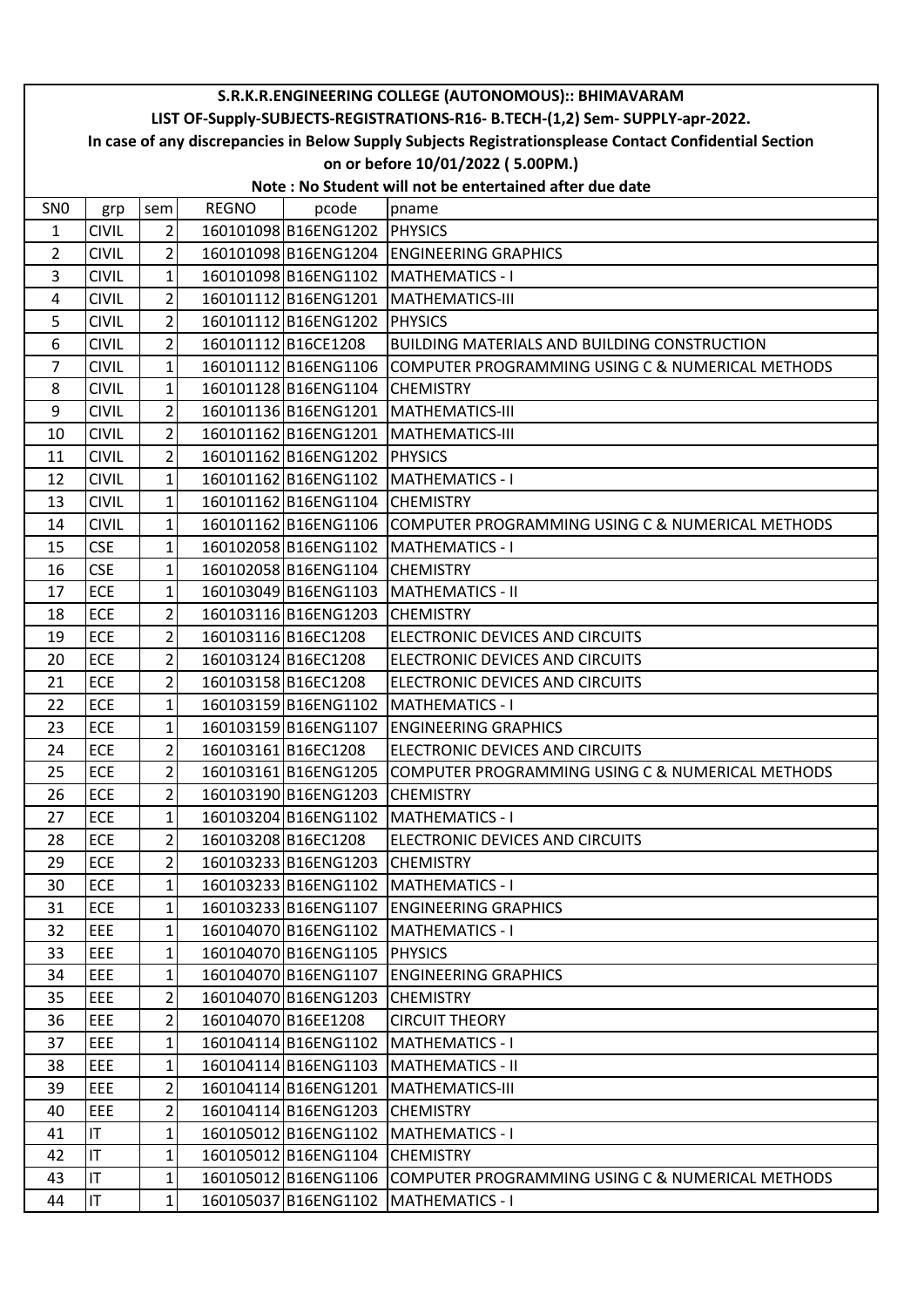|                                                                               |                                                                                                        |                         |              |                                | S.R.K.R.ENGINEERING COLLEGE (AUTONOMOUS):: BHIMAVARAM                 |  |  |  |  |
|-------------------------------------------------------------------------------|--------------------------------------------------------------------------------------------------------|-------------------------|--------------|--------------------------------|-----------------------------------------------------------------------|--|--|--|--|
| LIST OF-Supply-SUBJECTS-REGISTRATIONS-R16- B.TECH-(1,2) Sem- SUPPLY-apr-2022. |                                                                                                        |                         |              |                                |                                                                       |  |  |  |  |
|                                                                               | In case of any discrepancies in Below Supply Subjects Registrationsplease Contact Confidential Section |                         |              |                                |                                                                       |  |  |  |  |
| on or before 10/01/2022 (5.00PM.)                                             |                                                                                                        |                         |              |                                |                                                                       |  |  |  |  |
| Note: No Student will not be entertained after due date                       |                                                                                                        |                         |              |                                |                                                                       |  |  |  |  |
| SN <sub>0</sub>                                                               | grp                                                                                                    | sem                     | <b>REGNO</b> | pcode                          | pname                                                                 |  |  |  |  |
| 45                                                                            | IT                                                                                                     | 1                       |              |                                | 160105041 B16ENG1102 MATHEMATICS - I                                  |  |  |  |  |
| 46                                                                            | IT                                                                                                     | $\overline{2}$          |              | 160105041B16CS1208             | PROBABILITY, STATISTICS & QUEUEING THEORY                             |  |  |  |  |
| 47                                                                            | IT                                                                                                     | 1                       |              | 160105048 B16ENG1104 CHEMISTRY |                                                                       |  |  |  |  |
| 48                                                                            | IT                                                                                                     | 1                       |              |                                | 160105048 B16ENG1106 COMPUTER PROGRAMMING USING C & NUMERICAL METHODS |  |  |  |  |
| 49                                                                            | İП                                                                                                     | $\overline{2}$          |              | 160105048 B16ENG1202 PHYSICS   |                                                                       |  |  |  |  |
| 50                                                                            | IT                                                                                                     | $\overline{\mathbf{c}}$ |              | 160105048 B16ENG1204           | <b>ENGINEERING GRAPHICS</b>                                           |  |  |  |  |
| 51                                                                            | IT                                                                                                     | $\overline{2}$          |              | 160105059B16ENG1201            | MATHEMATICS-III                                                       |  |  |  |  |
| 52                                                                            | IT                                                                                                     | $\overline{2}$          |              | 160105059B16CS1208             | PROBABILITY, STATISTICS & QUEUEING THEORY                             |  |  |  |  |
| 53                                                                            | IT                                                                                                     | 1                       |              | 160105078B16ENG1102            | <b>MATHEMATICS - I</b>                                                |  |  |  |  |
| 54                                                                            | İП                                                                                                     | 1                       |              |                                | 160105084 B16ENG1102 MATHEMATICS - I                                  |  |  |  |  |
| 55                                                                            | IT                                                                                                     | 1                       |              | 160105084 B16ENG1103           | <b>MATHEMATICS - II</b>                                               |  |  |  |  |
| 56                                                                            | IT                                                                                                     | $\overline{c}$          |              | 160105084B16CS1208             | PROBABILITY, STATISTICS & QUEUEING THEORY                             |  |  |  |  |
| 57                                                                            | İП                                                                                                     | 2                       |              | 160105103B16ENG1201            | <b>MATHEMATICS-III</b>                                                |  |  |  |  |
| 58                                                                            | IT                                                                                                     | $\overline{2}$          |              | 160105103 B16ENG1202 PHYSICS   |                                                                       |  |  |  |  |
| 59                                                                            | IT                                                                                                     | $2\vert$                |              | 160105103 B16CS1208            | PROBABILITY, STATISTICS & QUEUEING THEORY                             |  |  |  |  |
| 60                                                                            | IT                                                                                                     | 2                       |              | 160105103 B16ENG1204           | <b>ENGINEERING GRAPHICS</b>                                           |  |  |  |  |
| 61                                                                            | IT                                                                                                     | 1                       |              | 160105103 B16ENG1104           | <b>CHEMISTRY</b>                                                      |  |  |  |  |
| 62                                                                            | <b>MECH</b>                                                                                            | $\mathbf 1$             |              |                                | 160106019 B16ENG1102 MATHEMATICS - I                                  |  |  |  |  |
| 63                                                                            | <b>MECH</b>                                                                                            | $\overline{2}$          |              |                                | 160106019 B16ENG1201 MATHEMATICS-III                                  |  |  |  |  |
| 64                                                                            | <b>MECH</b>                                                                                            | $\mathbf 1$             |              | 160106030 B16ENG1102           | <b>MATHEMATICS - I</b>                                                |  |  |  |  |
| 65                                                                            | <b>MECH</b>                                                                                            | $\overline{2}$          |              |                                | 160106030 B16ENG1201 MATHEMATICS-III                                  |  |  |  |  |
| 66                                                                            | <b>MECH</b>                                                                                            | $\overline{2}$          |              |                                | 160106044 B16ENG1201 MATHEMATICS-III                                  |  |  |  |  |
| 67                                                                            | <b>MECH</b>                                                                                            | $\overline{2}$          |              | 160106044 B16ENG1203           | <b>CHEMISTRY</b>                                                      |  |  |  |  |
| 68                                                                            | <b>MECH</b>                                                                                            | $\overline{2}$          |              | 160106044 B16ENG1205           | COMPUTER PROGRAMMING USING C & NUMERICAL METHODS                      |  |  |  |  |
| 69                                                                            | <b>MECH</b>                                                                                            | $1\vert$                |              | 160106044 B16ENG1107           | <b>ENGINEERING GRAPHICS</b>                                           |  |  |  |  |
| 70                                                                            | <b>MECH</b>                                                                                            | $\mathbf{1}$            |              |                                | 160106077 B16ENG1102 MATHEMATICS - I                                  |  |  |  |  |
| 71                                                                            | <b>MECH</b>                                                                                            | 1                       |              | 160106077 B16ENG1105 PHYSICS   |                                                                       |  |  |  |  |
| 72                                                                            | <b>MECH</b>                                                                                            | 1                       |              | 160106077 B16ENG1107           | <b>ENGINEERING GRAPHICS</b>                                           |  |  |  |  |
| 73                                                                            | <b>MECH</b>                                                                                            | $\mathbf{1}$            |              | 160106091 B16ENG1102           | <b>MATHEMATICS - I</b>                                                |  |  |  |  |
| 74                                                                            | <b>MECH</b>                                                                                            | 1                       |              | 160106091 B16ENG1105 PHYSICS   |                                                                       |  |  |  |  |
| 75                                                                            | <b>MECH</b>                                                                                            | 2                       |              | 160106091 B16ENG1203           | <b>CHEMISTRY</b>                                                      |  |  |  |  |
| 76                                                                            | <b>MECH</b>                                                                                            | 2                       |              | 160106091B16ME1208             | METALLURGY AND MATERIALS ENGINEERING                                  |  |  |  |  |
| 77                                                                            | <b>MECH</b>                                                                                            | $\overline{2}$          |              | 160106148 B16ENG1201           | <b>MATHEMATICS-III</b>                                                |  |  |  |  |
| 78                                                                            | <b>MECH</b>                                                                                            | $\mathbf{1}$            |              |                                | 160106148 B16ENG1102 MATHEMATICS - I                                  |  |  |  |  |
| 79                                                                            | <b>MECH</b>                                                                                            | 1                       |              | 160106156 B16ENG1103           | <b>MATHEMATICS - II</b>                                               |  |  |  |  |
| 80                                                                            | <b>MECH</b>                                                                                            | $\mathbf{1}$            |              |                                | 160106156 B16ENG1102 MATHEMATICS - I                                  |  |  |  |  |
| 81                                                                            | <b>MECH</b>                                                                                            | $\mathbf{1}$            |              | 160106156B16ENG1107            | <b>ENGINEERING GRAPHICS</b>                                           |  |  |  |  |
| 82                                                                            | <b>MECH</b>                                                                                            | 2                       |              | 160106156 B16ENG1203           | <b>CHEMISTRY</b>                                                      |  |  |  |  |
| 83                                                                            | <b>MECH</b>                                                                                            | 1                       |              | 160106182 B16ENG1102           | <b>MATHEMATICS - I</b>                                                |  |  |  |  |
| 84                                                                            | <b>MECH</b>                                                                                            | 1                       |              |                                | 160106185 B16ENG1102 MATHEMATICS - I                                  |  |  |  |  |
| 85                                                                            | <b>MECH</b>                                                                                            | $\overline{2}$          |              | 160106185 B16ENG1201           | <b>MATHEMATICS-III</b>                                                |  |  |  |  |
| 86                                                                            | <b>MECH</b>                                                                                            | $\overline{2}$          |              | 160106227 B16ME1208            | METALLURGY AND MATERIALS ENGINEERING                                  |  |  |  |  |
| 87                                                                            | <b>MECH</b>                                                                                            | $\overline{2}$          |              | 160106230B16ENG1205            | COMPUTER PROGRAMMING USING C & NUMERICAL METHODS                      |  |  |  |  |
| 88                                                                            | <b>CIVIL</b>                                                                                           | 1                       |              | 160301002 B16ENG1102           | <b>MATHEMATICS - I</b>                                                |  |  |  |  |